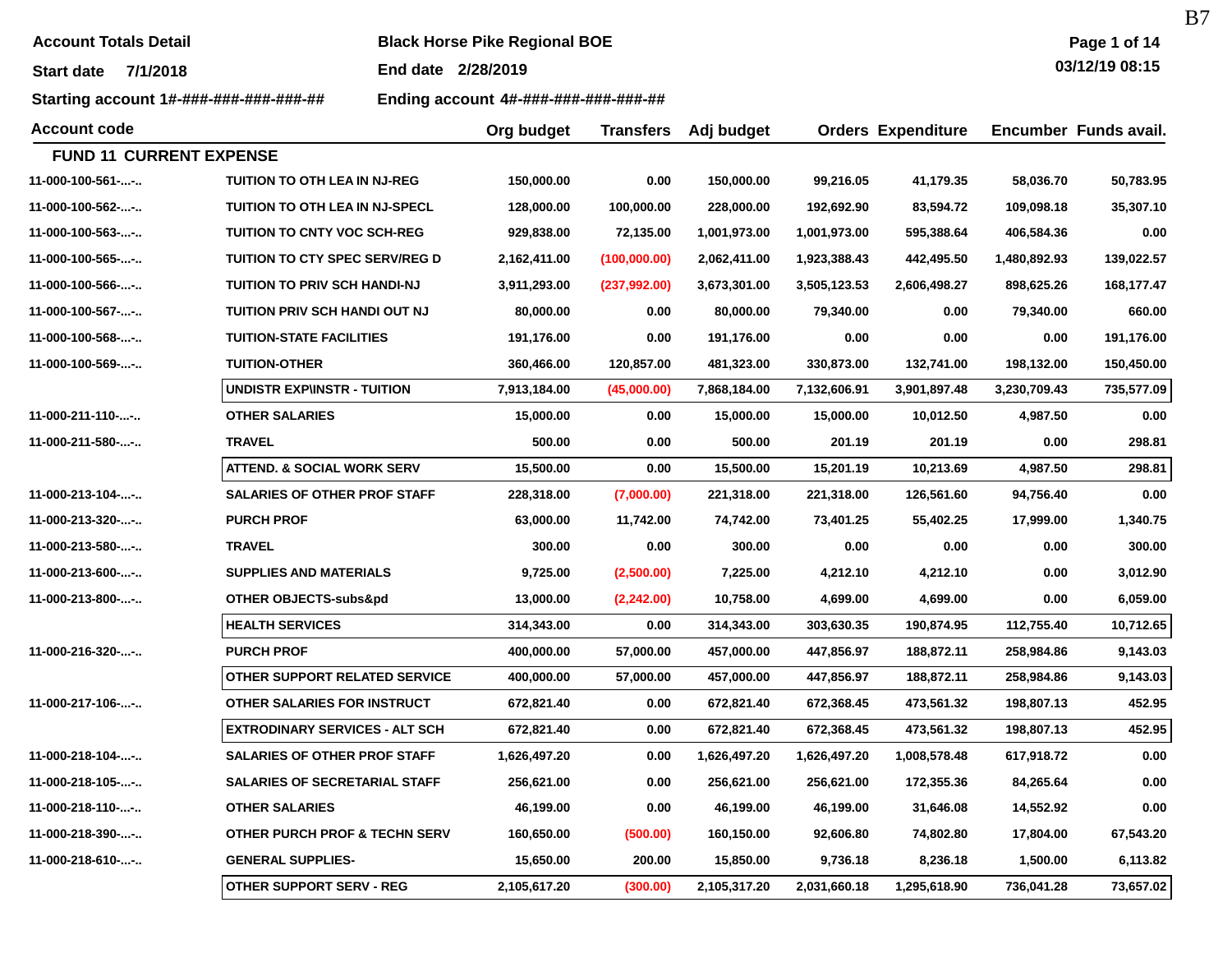**Account Totals Detail Black Horse Pike Regional BOE** 

**End date 2/28/2019**

**Starting account 1#-###-###-###-###-## Ending account 4#-###-###-###-###-##**

**Org budget** 

| Page 2 of 14 |  |  |
|--------------|--|--|
| 0.242400045  |  |  |

**03/12/19 08:15**

**Adj budget Orders Expenditure Encumber Funds avail.**

**Account code**

| <b>FUND 11 CURRENT EXPENSE</b> |                                      |              |            |              |              |              |            |            |
|--------------------------------|--------------------------------------|--------------|------------|--------------|--------------|--------------|------------|------------|
| 11-000-219-104--               | <b>SALARIES OF OTHER PROF STAFF</b>  | 892,448.10   | 0.00       | 892,448.10   | 892,448.10   | 488,854.88   | 403,593.22 | 0.00       |
| 11-000-219-105--               | <b>SALARIES OF SECRETARIAL STAFF</b> | 165,570.00   | 0.00       | 165,570.00   | 165,570.00   | 111,787.96   | 53,782.04  | 0.00       |
| 11-000-219-320--               | <b>PURCH PROF</b>                    | 13,000.00    | 0.00       | 13,000.00    | 1,500.00     | 1,500.00     | 0.00       | 11,500.00  |
| 11-000-219-592--               | MISC PURCH SERV(400-500)NONRES       | 12,200.00    | 0.00       | 12,200.00    | 521.34       | 521.34       | 0.00       | 11,678.66  |
| 11-000-219-600--               | <b>SUPPLIES AND MATERIALS</b>        | 6,000.00     | 5,300.00   | 11,300.00    | 8,293.73     | 8,187.53     | 106.20     | 3,006.27   |
|                                | OTH SUPP SERV-STUDENTS-SPEC          | 1,089,218.10 | 5,300.00   | 1,094,518.10 | 1,068,333.17 | 610,851.71   | 457,481.46 | 26,184.93  |
| 11-000-221-102--               | <b>SALARIES OF SUPERVISORS INST</b>  | 1,228,805.10 | 0.00       | 1,228,805.10 | 1,227,588.06 | 953,419.26   | 274,168.80 | 1,217.04   |
| 11-000-221-105--               | <b>SALARIES OF SECRETARIAL STAFF</b> | 59,562.60    | 0.00       | 59,562.60    | 59,562.60    | 39,827.68    | 19,734.92  | 0.00       |
| 11-000-221-580--               | <b>TRAVEL</b>                        | 45,700.00    | 0.00       | 45,700.00    | 31,273.64    | 31,273.64    | 0.00       | 14,426.36  |
| 11-000-221-600--               | <b>SUPPLIES AND MATERIALS</b>        | 7,600.00     | 231.14     | 7,831.14     | 752.84       | 519.83       | 233.01     | 7,078.30   |
| 11-000-221-800--               | OTHER OBJECTS-subs&pd                | 0.00         | 12,300.00  | 12,300.00    | 12,300.00    | 12,300.00    | 0.00       | 0.00       |
|                                | <b>IMPROV. OF INST. SERV.</b>        | 1,341,667.70 | 12,531.14  | 1,354,198.84 | 1,331,477.14 | 1,037,340.41 | 294,136.73 | 22,721.70  |
| 11-000-222-104--               | <b>SALARIES OF OTHER PROF STAFF</b>  | 233,335.00   | 0.00       | 233,335.00   | 233,335.00   | 141,531.60   | 91,803.40  | 0.00       |
| 11-000-222-105--               | <b>SALARIES OF SECRETARIAL STAFF</b> | 80,330.36    | 0.00       | 80,330.36    | 80,330.36    | 44,695.81    | 35,634.55  | 0.00       |
| 11-000-222-106--               | OTHER SALARIES FOR INSTRUCT          | 289,381.00   | 0.00       | 289,381.00   | 289,381.00   | 177,672.85   | 111,708.15 | 0.00       |
| $11-000-222-340-$              | <b>PURCHASED TECHNICAL SERVICES</b>  | 349,350.00   | 0.00       | 349,350.00   | 312,410.29   | 251,189.29   | 61,221.00  | 36,939.71  |
| 11-000-222-500--               | OTHER PURCHASED SERVICES             | 116,438.00   | 1,864.00   | 118,302.00   | 117,996.90   | 96,384.90    | 21,612.00  | 305.10     |
| 11-000-222-600--               | <b>SUPPLIES AND MATERIALS</b>        | 167,150.00   | (1,864.00) | 165,286.00   | 80,457.82    | 79,856.54    | 601.28     | 84,828.18  |
|                                | <b>EDUCA MEDIA SERV/SCHOOL LIBR</b>  | 1,235,984.36 | 0.00       | 1,235,984.36 | 1,113,911.37 | 791,330.99   | 322,580.38 | 122,072.99 |
| 11-000-223-104--               | <b>SALARIES OF OTHER PROF STAFF</b>  | 80,000.00    | 15,854.40  | 95,854.40    | 95,854.40    | 81,352.90    | 14,501.50  | 0.00       |
| 11-000-223-320--               | <b>PURCH PROF</b>                    | 40,000.00    | 0.00       | 40,000.00    | 25,456.00    | 25,456.00    | 0.00       | 14,544.00  |
| 11-000-223-600--               | <b>SUPPLIES AND MATERIALS</b>        | 3,800.00     | 0.00       | 3,800.00     | 56.00        | 56.00        | 0.00       | 3,744.00   |
|                                | <b>INSTRUCTIONAL STAFF TRAINING</b>  | 123,800.00   | 15,854.40  | 139,654.40   | 121,366.40   | 106,864.90   | 14,501.50  | 18,288.00  |
| 11-000-230-104--               | <b>SALARIES OF OTHER PROF STAFF</b>  | 196,584.00   | 0.00       | 196,584.00   | 196,584.00   | 131,356.00   | 65,228.00  | 0.00       |
| 11-000-230-105--               | <b>SALARIES OF SECRETARIAL STAFF</b> | 182,691.00   | 0.00       | 182,691.00   | 182,691.00   | 122,738.08   | 59,952.92  | 0.00       |
| 11-000-230-331--               | <b>LEGAL SERVICES</b>                | 150,000.00   | 0.00       | 150,000.00   | 75,000.00    | 29,802.45    | 45,197.55  | 75,000.00  |
| 11-000-230-332--               | <b>AUDIT FEES</b>                    | 110,000.00   | 0.00       | 110,000.00   | 99,000.00    | 99,000.00    | 0.00       | 11,000.00  |
| 11-000-230-334--               | <b>ARCHITECTURAL/ENGINEERING</b>     | 175,000.00   | 7,570.10   | 182,570.10   | 59,865.10    | 47,140.10    | 12,725.00  | 122,705.00 |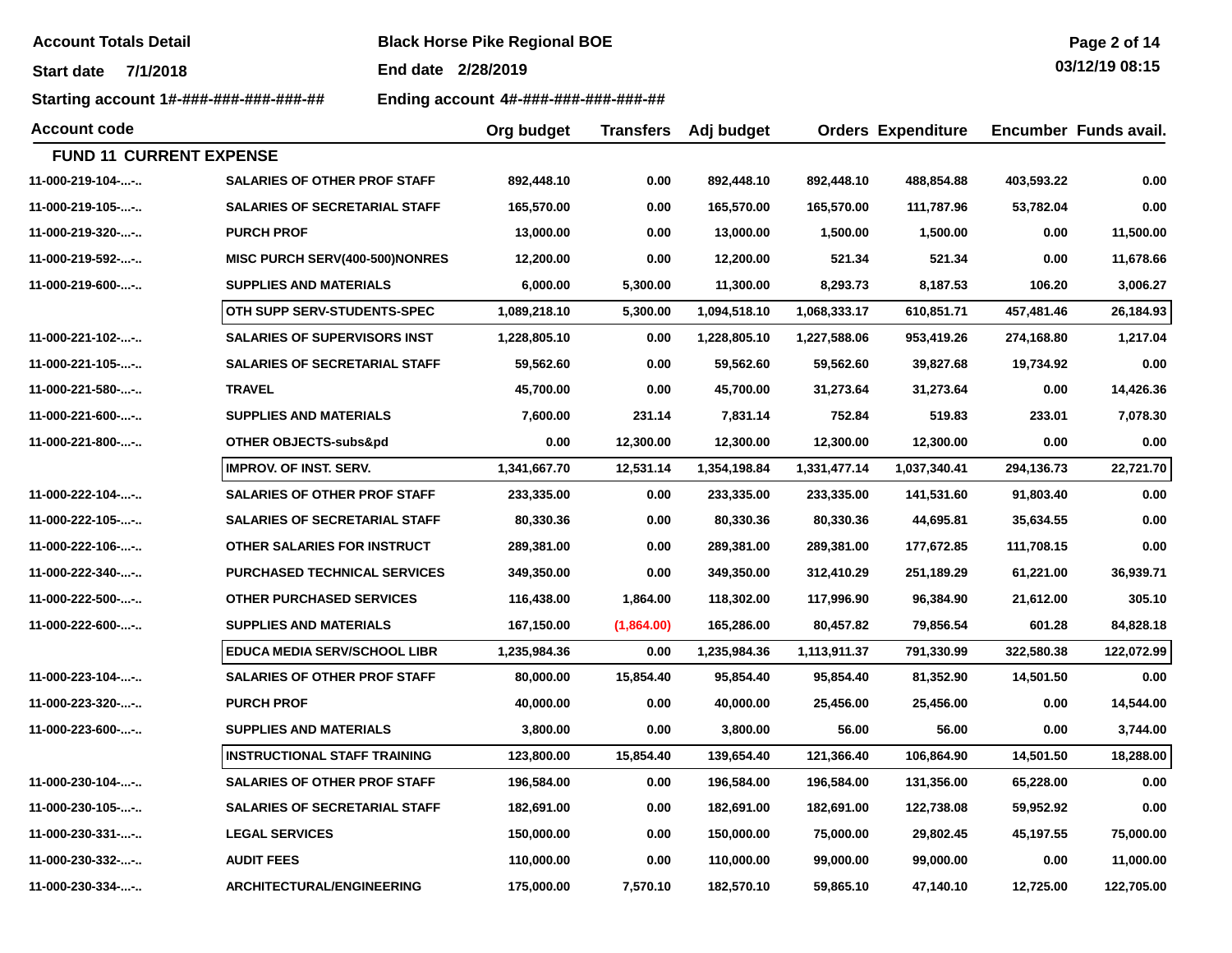**Account Totals Detail Black Horse Pike Regional BOE** 

**End date 2/28/2019**

**Starting account 1#-###-###-###-###-## Ending account 4#-###-###-###-###-##**

| <b>Account code</b>            |                                        | Org budget   | <b>Transfers</b> | Adj budget   |              | <b>Orders Expenditure</b> |            | Encumber Funds avail. |
|--------------------------------|----------------------------------------|--------------|------------------|--------------|--------------|---------------------------|------------|-----------------------|
| <b>FUND 11 CURRENT EXPENSE</b> |                                        |              |                  |              |              |                           |            |                       |
| 11-000-230-339--               | OTHER PURCHASED PROF SERVICES          | 35,000.00    | 0.00             | 35,000.00    | 12,737.78    | 11,837.78                 | 900.00     | 22,262.22             |
| 11-000-230-340--               | <b>PURCHASED TECHNICAL SERVICES</b>    | 35,000.00    | 0.00             | 35,000.00    | 24,243.76    | 24,243.76                 | 0.00       | 10,756.24             |
| 11-000-230-530--               | <b>COMMUNICATIONS/TELEPHONE</b>        | 115,550.00   | (9,000.00)       | 106,550.00   | 63,646.66    | 52,029.56                 | 11,617.10  | 42,903.34             |
| 11-000-230-580--               | <b>TRAVEL</b>                          | 7,000.00     | 0.00             | 7,000.00     | 3,698.79     | 3,698.79                  | 0.00       | 3,301.21              |
| 11-000-230-585--               | <b>BOE TRAVEL</b>                      | 2,000.00     | 0.00             | 2,000.00     | 0.00         | 0.00                      | 0.00       | 2,000.00              |
| 11-000-230-590--               | OTHER PURCHASED SERVICES               | 195,000.00   | 0.00             | 195,000.00   | 156,554.37   | 139,846.69                | 16,707.68  | 38,445.63             |
| 11-000-230-600--               | <b>SUPPLIES AND MATERIALS</b>          | 6,000.00     | 5,737.27         | 11,737.27    | 11,737.27    | 4,908.07                  | 6,829.20   | 0.00                  |
| 11-000-230-610--               | <b>GENERAL SUPPLIES-</b>               | 3,000.00     | 0.00             | 3,000.00     | 2,707.95     | 2,707.95                  | 0.00       | 292.05                |
| 11-000-230-820--               | <b>JUDGMNTS AGAINST SCHOOL DISTR</b>   | 125,000.00   | (2,208.71)       | 122,791.29   | 1,230.85     | 1,230.85                  | 0.00       | 121,560.44            |
| 11-000-230-890--               | <b>MISCELLANEOUS EXPENDITURES</b>      | 16,500.00    | (950.00)         | 15,550.00    | 8,880.06     | 8,707.41                  | 172.65     | 6,669.94              |
| 11-000-230-895--               | <b>BOE MEMBERSHIP DUES &amp; FEES</b>  | 33,000.00    | 0.00             | 33,000.00    | 27,831.70    | 27,831.70                 | 0.00       | 5,168.30              |
|                                | <b>SUPP SERV-GEN ADMINISTRATION</b>    | 1,387,325.00 | 1,148.66         | 1,388,473.66 | 926,409.29   | 707,079.19                | 219,330.10 | 462,064.37            |
| 11-000-240-103--               | <b>SALARIES OF PRINCIPALS&amp;VICE</b> | 1,638,853.10 | 0.00             | 1,638,853.10 | 1,637,692.10 | 1,112,362.28              | 525,329.82 | 1,161.00              |
| 11-000-240-105--               | <b>SALARIES OF SECRETARIAL STAFF</b>   | 880,545.70   | 0.00             | 880,545.70   | 880,545.70   | 571,287.66                | 309,258.04 | 0.00                  |
| 11-000-240-440--               | <b>RENTALS</b>                         | 5,000.00     | (630.00)         | 4,370.00     | 3,050.48     | 3,050.48                  | 0.00       | 1,319.52              |
| 11-000-240-500--               | OTHER PURCHASED SERVICES               | 3,939.00     | 630.00           | 4,569.00     | 1,038.74     | 1,038.74                  | 0.00       | 3,530.26              |
| 11-000-240-580--               | <b>TRAVEL</b>                          | 10,850.00    | 0.00             | 10,850.00    | 1,860.42     | 1,860.42                  | 0.00       | 8,989.58              |
| 11-000-240-600--               | <b>SUPPLIES AND MATERIALS</b>          | 149,568.00   | 11,450.00        | 161,018.00   | 109,230.75   | 90,525.39                 | 18,705.36  | 51,787.25             |
| 11-000-240-800--               | OTHER OBJECTS-subs&pd                  | 37,450.00    | 0.00             | 37,450.00    | 19,399.63    | 19,399.63                 | 0.00       | 18,050.37             |
|                                | <b>SUPP SERV-SCHOOL ADMINISTR</b>      | 2,726,205.80 | 11,450.00        | 2,737,655.80 | 2,652,817.82 | 1,799,524.60              | 853,293.22 | 84,837.98             |
| 11-000-251-100--               | <b>SALARIES</b>                        | 535,431.90   | 0.00             | 535,431.90   | 535,431.90   | 353,510.88                | 181,921.02 | 0.00                  |
| 11-000-251-340--               | <b>PURCHASED TECHNICAL SERVICES</b>    | 53,000.00    | 0.00             | 53,000.00    | 16,210.00    | 15,450.96                 | 759.04     | 36,790.00             |
| 11-000-251-440--               | <b>RENTALS</b>                         | 5,000.00     | 0.00             | 5,000.00     | 3,050.48     | 3,050.48                  | 0.00       | 1,949.52              |
| 11-000-251-592--               | <b>MISC PURCH SERV(400-500)NONRES</b>  | 2,500.00     | 0.00             | 2,500.00     | 762.78       | 662.78                    | 100.00     | 1,737.22              |
| 11-000-251-600--               | <b>SUPPLIES AND MATERIALS</b>          | 13,000.00    | 0.00             | 13,000.00    | 2,847.27     | 2,721.47                  | 125.80     | 10,152.73             |
| 11-000-251-890--               | <b>MISCELLANEOUS EXPENDITURES</b>      | 3,500.00     | 0.00             | 3,500.00     | 2,931.00     | 2,931.00                  | 0.00       | 569.00                |
|                                | <b>BUSINESS OFFICE OPERATIONS</b>      | 612,431.90   | 0.00             | 612,431.90   | 561,233.43   | 378,327.57                | 182,905.86 | 51,198.47             |
| 11-000-252-110--               | <b>OTHER SALARIES</b>                  | 261,353.90   | 0.00             | 261,353.90   | 261,353.90   | 162,844.09                | 98,509.81  | 0.00                  |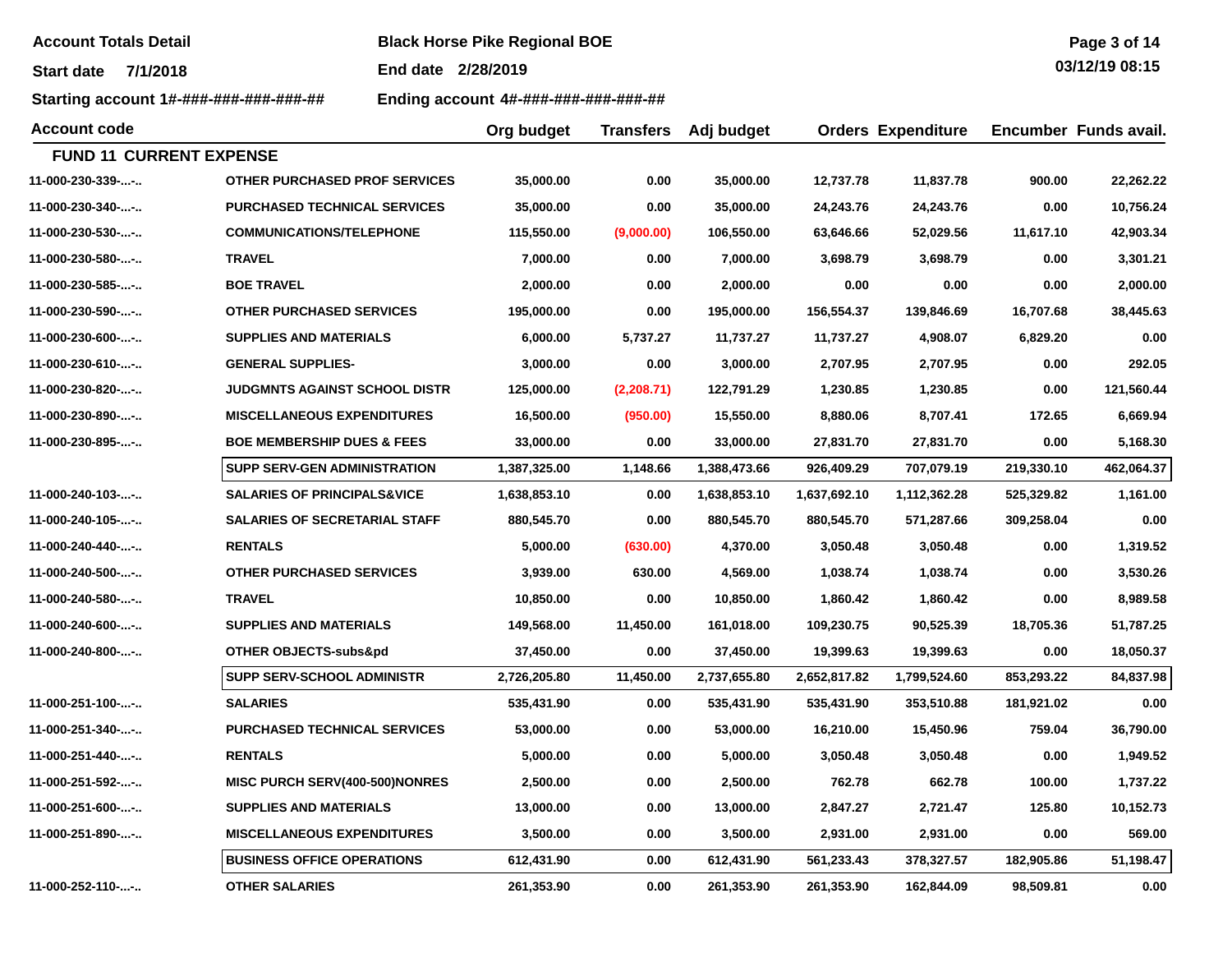**Account Totals Detail Black Horse Pike Regional BOE** 

**End date 2/28/2019**

**Starting account 1#-###-###-###-###-## Ending account 4#-###-###-###-###-##**

| Page 4 of 14   |
|----------------|
| 03/12/19 08:15 |
|                |

| <b>Account code</b>            |                                          | Org budget   | Transfers    | Adj budget   |              | <b>Orders Expenditure</b> |              | Encumber Funds avail. |
|--------------------------------|------------------------------------------|--------------|--------------|--------------|--------------|---------------------------|--------------|-----------------------|
| <b>FUND 11 CURRENT EXPENSE</b> |                                          |              |              |              |              |                           |              |                       |
| 11-000-252-580--               | <b>TRAVEL</b>                            | 1,500.00     | 0.00         | 1,500.00     | 900.00       | 900.00                    | 0.00         | 600.00                |
| 11-000-252-600--               | <b>SUPPLIES AND MATERIALS</b>            | 1,140.00     | 0.00         | 1,140.00     | 0.00         | 0.00                      | 0.00         | 1,140.00              |
| 11-000-252-890--               | <b>MISCELLANEOUS EXPENDITURES</b>        | 13,059.00    | 0.00         | 13,059.00    | 6,813.46     | 6,492.96                  | 320.50       | 6,245.54              |
|                                | <b>DISTRICT TECHNOLOGY</b>               | 277,052.90   | 0.00         | 277,052.90   | 269,067.36   | 170,237.05                | 98,830.31    | 7,985.54              |
| 11-000-261-100--               | <b>SALARIES</b>                          | 680,029.10   | 0.00         | 680,029.10   | 680,029.10   | 431,475.93                | 248,553.17   | 0.00                  |
| 11-000-261-420--               | <b>CLEANING, REPAIR &amp; MAINT SERV</b> | 164,000.00   | 120,250.69   | 284,250.69   | 230,017.85   | 165,156.45                | 64,861.40    | 54,232.84             |
| 11-000-261-610--               | <b>GENERAL SUPPLIES-</b>                 | 355,000.00   | (38, 926.45) | 316,073.55   | 187,541.36   | 165,313.32                | 22,228.04    | 128,532.19            |
|                                | ALLOW. MAINT FOR SCHOOL FACIL            | 1,199,029.10 | 81,324.24    | 1,280,353.34 | 1,097,588.31 | 761,945.70                | 335,642.61   | 182,765.03            |
| 11-000-262-100--               | <b>SALARIES</b>                          | 1,308,547.28 | 0.00         | 1,308,547.28 | 1,291,484.44 | 869,558.87                | 421,925.57   | 17,062.84             |
| 11-000-262-102--               | <b>SALARIES OF SUPERVISORS INST</b>      | 580,394.10   | 0.00         | 580,394.10   | 580,394.10   | 394,513.60                | 185,880.50   | 0.00                  |
| 11-000-262-105--               | <b>SALARIES OF SECRETARIAL STAFF</b>     | 60,367.90    | 0.00         | 60,367.90    | 60,367.90    | 40,527.36                 | 19,840.54    | 0.00                  |
| 11-000-262-199--               | Unused Vac.pay to term/retired           | 5,000.00     | (100.00)     | 4,900.00     | 0.00         | 0.00                      | 0.00         | 4,900.00              |
| 11-000-262-300--               | <b>PURCH PROF &amp; TECHN SERVICES</b>   | 146,200.00   | (9,000.00)   | 137,200.00   | 100,577.89   | 82,500.12                 | 18,077.77    | 36,622.11             |
| 11-000-262-420--               | <b>CLEANING, REPAIR &amp; MAINT SERV</b> | 174,075.00   | (8, 200.00)  | 165,875.00   | 104,808.11   | 84,799.63                 | 20,008.48    | 61,066.89             |
| 11-000-262-444--               | LeasepurchasepaymentsESIP                | 125,000.00   | 0.00         | 125,000.00   | 107,176.25   | 107,176.25                | 0.00         | 17,823.75             |
| 11-000-262-490--               | <b>OTHER PURCH PROPERTY SERV</b>         | 251,000.00   | (2,000.00)   | 249,000.00   | 128,362.38   | 97,790.37                 | 30,572.01    | 120,637.62            |
| 11-000-262-520--               | <b>INSURANCE</b>                         | 575,000.00   | 0.00         | 575,000.00   | 423,982.00   | 355,027.00                | 68,955.00    | 151,018.00            |
| 11-000-262-580--               | <b>TRAVEL</b>                            | 0.00         | 100.00       | 100.00       | 98.08        | 98.08                     | 0.00         | 1.92                  |
| 11-000-262-590--               | <b>OTHER PURCHASED SERVICES</b>          | 13,500.00    | 0.00         | 13,500.00    | 10,910.76    | 9,368.99                  | 1,541.77     | 2,589.24              |
| 11-000-262-610--               | <b>GENERAL SUPPLIES-</b>                 | 167,500.00   | 16,890.94    | 184,390.94   | 108,088.23   | 99,986.47                 | 8,101.76     | 76,302.71             |
| 11-000-262-620--               | <b>ENERGY (HEAT &amp; ELECTRICITY)</b>   | 15,000.00    | 0.00         | 15,000.00    | 0.00         | 0.00                      | 0.00         | 15,000.00             |
| 11-000-262-621--               | <b>ENERGY - NATURAL GAS</b>              | 507,000.00   | 0.00         | 507,000.00   | 353,000.00   | 200,241.04                | 152,758.96   | 154,000.00            |
| 11-000-262-622--               | <b>ENERGY - ELECTRICITY</b>              | 1,148,000.00 | 0.00         | 1,148,000.00 | 810,000.00   | 596,668.24                | 213,331.76   | 338,000.00            |
| 11-000-262-623--               | <b>TIMBER CREEK - WATER</b>              | 144,000.00   | 0.00         | 144,000.00   | 96,000.00    | 78,555.51                 | 17,444.49    | 48,000.00             |
| 11-000-262-624--               | <b>ENERGY - OIL</b>                      | 9,000.00     | 0.00         | 9,000.00     | 0.00         | 0.00                      | 0.00         | 9,000.00              |
|                                | OTHER OPER. & MAINT. OF PLANT            | 5,229,584.28 | (2,309.06)   | 5,227,275.22 | 4,175,250.14 | 3,016,811.53              | 1,158,438.61 | 1,052,025.08          |
| 11-000-263-100--               | <b>SALARIES</b>                          | 499,419.00   | (40,000.00)  | 459,419.00   | 459,419.00   | 290,172.83                | 169,246.17   | 0.00                  |
| 11-000-263-300--               | <b>PURCH PROF &amp; TECHN SERVICES</b>   | 0.00         | 40,000.00    | 40,000.00    | 0.00         | 0.00                      | 0.00         | 40,000.00             |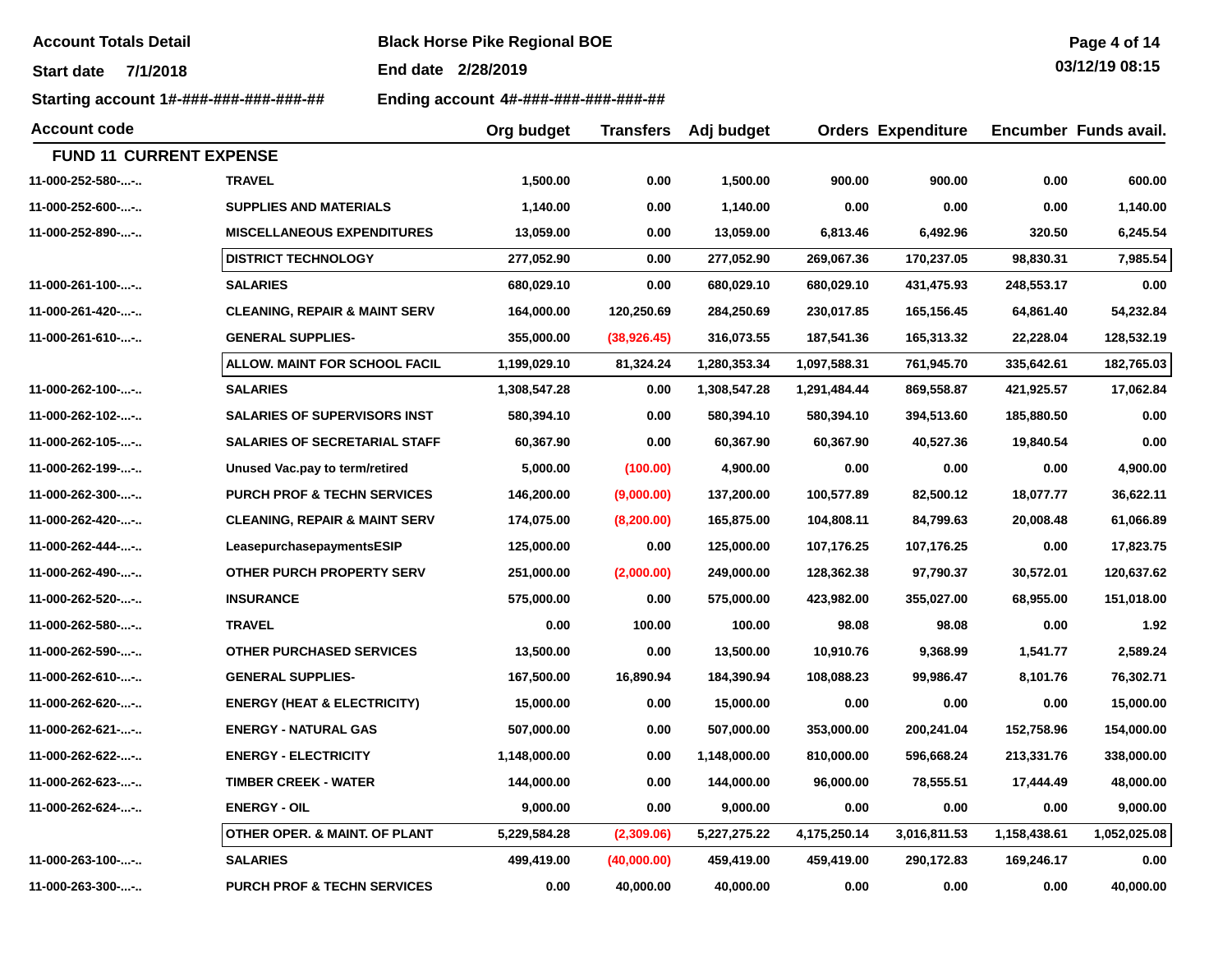| <b>Account Totals Detail</b> |  |  |
|------------------------------|--|--|
|------------------------------|--|--|

**Account Totals Detail Black Horse Pike Regional BOE** 

**Start date 7/1/2018End date 2/28/2019**

**Starting account 1#-###-###-###-###-## Ending account 4#-###-###-###-###-##**

| Page 5 of 14  |  |  |
|---------------|--|--|
| 0.0110110001F |  |  |

| <b>Account code</b>            |                                           | Org budget    | <b>Transfers</b> | Adj budget    |              | <b>Orders Expenditure</b> |              | Encumber Funds avail. |
|--------------------------------|-------------------------------------------|---------------|------------------|---------------|--------------|---------------------------|--------------|-----------------------|
| <b>FUND 11 CURRENT EXPENSE</b> |                                           |               |                  |               |              |                           |              |                       |
| 11-000-263-420--               | <b>CLEANING, REPAIR &amp; MAINT SERV</b>  | 61,000.00     | 44,650.00        | 105,650.00    | 94,507.86    | 88,996.00                 | 5,511.86     | 11,142.14             |
| 11-000-263-610--               | <b>GENERAL SUPPLIES-</b>                  | 148,000.00    | (4,771.92)       | 143,228.08    | 88,818.00    | 73,372.75                 | 15,445.25    | 54,410.08             |
|                                | <b>CARE AND UPKEEP OF GROUNDS</b>         | 708,419.00    | 39,878.08        | 748,297.08    | 642,744.86   | 452,541.58                | 190,203.28   | 105,552.22            |
| 11-000-266-100--               | <b>SALARIES</b>                           | 25,000.00     | 50,000.00        | 75,000.00     | 75,000.00    | 56,551.65                 | 18,448.35    | 0.00                  |
| 11-000-266-300--               | <b>PURCH PROF &amp; TECHN SERVICES</b>    | 836,500.00    | (28, 269.40)     | 808,230.60    | 659,365.25   | 376,643.93                | 282,721.32   | 148,865.35            |
| 11-000-266-420--               | <b>CLEANING, REPAIR &amp; MAINT SERV</b>  | 9,500.00      | 113,038.98       | 122,538.98    | 117,667.01   | 117,667.01                | 0.00         | 4,871.97              |
| 11-000-266-610--               | <b>GENERAL SUPPLIES-</b>                  | 32,500.00     | (2,000.00)       | 30,500.00     | 3,127.83     | 3,127.83                  | 0.00         | 27,372.17             |
|                                | <b>SECURITY</b>                           | 903,500.00    | 132,769.58       | 1,036,269.58  | 855,160.09   | 553,990.42                | 301,169.67   | 181,109.49            |
| 11-000-270-107--               | <b>SALARIES - TRANS AIDES</b>             | 35,000.00     | (20,000.00)      | 15,000.00     | 15,000.00    | 7,192.72                  | 7,807.28     | 0.00                  |
| 11-000-270-161--               | <b>SAL FOR TRANSP - SPEC ED</b>           | 47,838.00     | 30,000.00        | 77,838.00     | 77,838.00    | 70,187.51                 | 7,650.49     | 0.00                  |
| 11-000-270-420--               | <b>CLEANING, REPAIR &amp; MAINT SERV</b>  | 0.00          | 20,000.00        | 20,000.00     | 9,169.51     | 8,836.38                  | 333.13       | 10,830.49             |
| 11-000-270-503--               | AID IN LIEU - NONPUBLIC                   | 240,000.00    | (10,000.00)      | 230,000.00    | 35,793.10    | 35,793.10                 | 0.00         | 194,206.90            |
| 11-000-270-505--               | Choice students aide in lieu              | 70,000.00     | 0.00             | 70,000.00     | 33,836.36    | 33,836.36                 | 0.00         | 36,163.64             |
| 11-000-270-511--               | <b>CONTR SERV-HOME &amp; SCH-VENDORS</b>  | 650,000.00    | (650,000.00)     | 0.00          | 0.00         | 0.00                      | 0.00         | 0.00                  |
| 11-000-270-512--               | <b>CONTR SERV-OTH HOME&amp;SCH-VENDOR</b> | 388,979.00    | 515.00           | 389,494.00    | 302,691.81   | 161,123.70                | 141,568.11   | 86,802.19             |
| 11-000-270-513--               | <b>CONTR SERV-HOME&amp;SCH-JOINT AGRE</b> | 1,600,000.00  | 123,700.00       | 1,723,700.00  | 1,334,187.47 | 1,016,551.22              | 317,636.25   | 389,512.53            |
| 11-000-270-514--               | <b>CONTR SERV-SPEC ED-VENDORS</b>         | 10,000.00     | (2,000.00)       | 8,000.00      | 0.00         | 0.00                      | 0.00         | 8,000.00              |
| 11-000-270-515--               | <b>CONTR SERV-SPEC ED-JOINT AGREE</b>     | 1,125,000.00  | 528,300.00       | 1,653,300.00  | 1,653,300.00 | 1,472,671.38              | 180,628.62   | 0.00                  |
| 11-000-270-517--               | <b>CONTR SERV (REG)-ESC &amp; CTSA</b>    | 566,000.00    | 0.00             | 566,000.00    | 565,925.00   | 477,400.00                | 88,525.00    | 75.00                 |
| 11-000-270-593--               | <b>MISC PURCH SERV-TRANSPORTATION</b>     | 40,000.00     | (21,000.00)      | 19,000.00     | 7,525.28     | 7,525.28                  | 0.00         | 11,474.72             |
| 11-000-270-600--               | <b>SUPPLIES AND MATERIALS</b>             | 0.00          | 1,000.00         | 1,000.00      | 0.00         | 0.00                      | 0.00         | 1,000.00              |
| 11-000-270-800--               | <b>OTHER OBJECTS-subs&amp;pd</b>          | 1,000.00      | 2,106.66         | 3,106.66      | 445.00       | 445.00                    | 0.00         | 2,661.66              |
|                                | <b>TRANSPORTATION</b>                     | 4,773,817.00  | 2,621.66         | 4,776,438.66  | 4,035,711.53 | 3,291,562.65              | 744,148.88   | 740,727.13            |
| 11-000-291-220--               | fica/benefits                             | 915,500.00    | (11,700.00)      | 903,800.00    | 740,000.00   | 461,877.22                | 278,122.78   | 163,800.00            |
| 11-000-291-230--               | <b>P.E.R.S CONTRIBUTIONS</b>              | 990,000.00    | 0.00             | 990,000.00    | 0.00         | 0.00                      | 0.00         | 990,000.00            |
| 11-000-291-260--               | <b>WORKER'S COMPENSATION</b>              | 500,000.00    | (407.50)         | 499,592.50    | 427,260.55   | 323,905.63                | 103,354.92   | 72,331.95             |
| 11-000-291-270--               | <b>HEALTH BENEFITS</b>                    | 10,321,800.00 | (30,969.45)      | 10,290,830.55 | 8,647,822.02 | 5,433,674.35              | 3,214,147.67 | 1,643,008.53          |
| 11-000-291-280--               | <b>TUIT REIMB/MEN</b>                     | 116,000.00    | 235.00           | 116,235.00    | 95,715.52    | 94,748.85                 | 966.67       | 20,519.48             |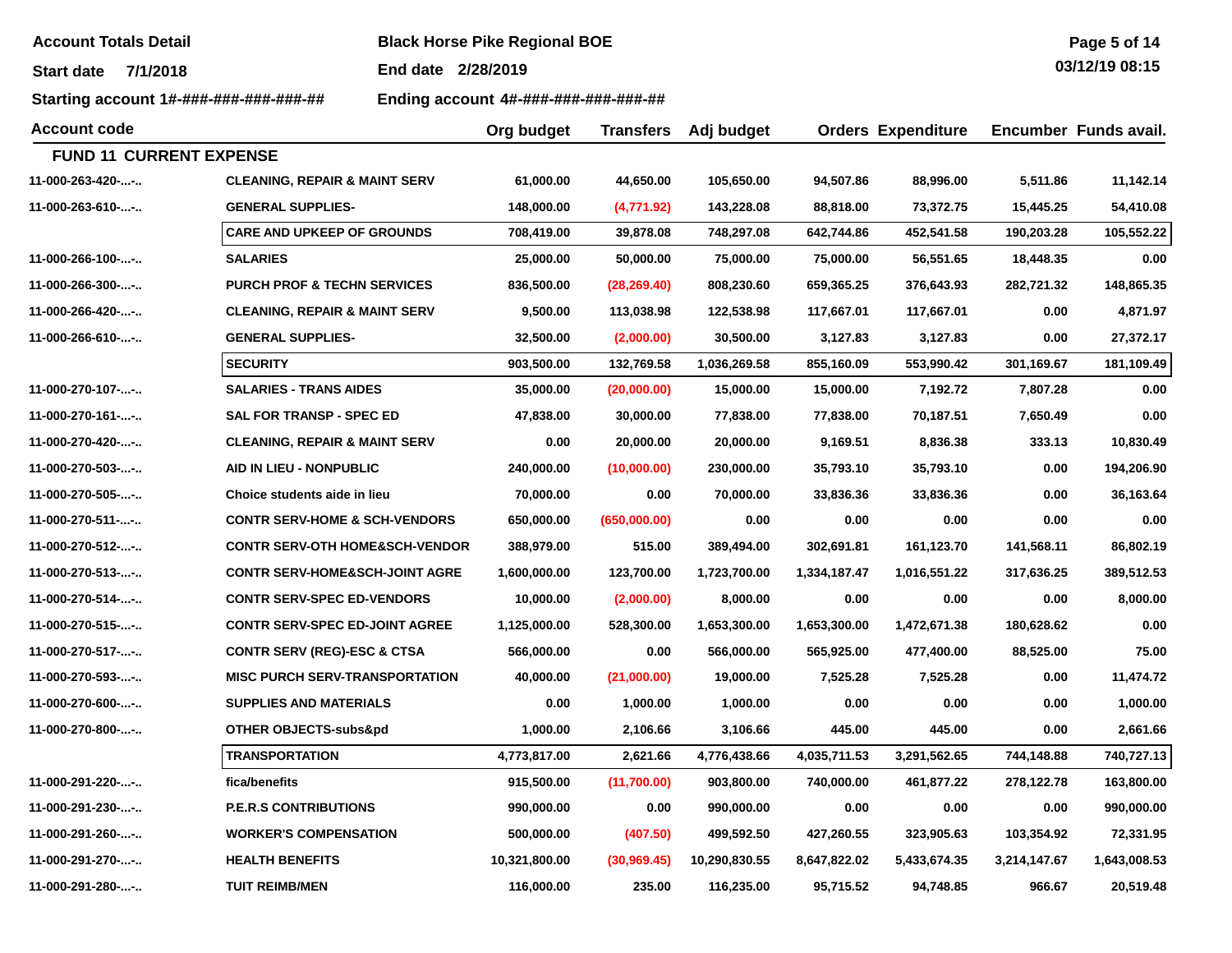| <b>Account Totals Detail</b> |  |  |
|------------------------------|--|--|
|------------------------------|--|--|

**Account Totals Detail Black Horse Pike Regional BOE** 

**Start date 7/1/2018End date 2/28/2019**

**Starting account 1#-###-###-###-###-## Ending account 4#-###-###-###-###-##**

| <b>Account code</b>             |                                       | Org budget    | <b>Transfers</b> | Adj budget    |               | <b>Orders Expenditure</b> |              | Encumber Funds avail. |
|---------------------------------|---------------------------------------|---------------|------------------|---------------|---------------|---------------------------|--------------|-----------------------|
| <b>FUND 11 CURRENT EXPENSE</b>  |                                       |               |                  |               |               |                           |              |                       |
| 11-000-291-290--                | <b>OTHER EMPLOYEE BENEFITS WAIVER</b> | 246,000.00    | (700.00)         | 245,300.00    | 241,640.20    | 98,041.61                 | 143,598.59   | 3,659.80              |
| 11-000-291-299--                | unused sick payto term/retired        | 200,000.00    | (12,750.00)      | 187,250.00    | 177,250.00    | 0.00                      | 177,250.00   | 10,000.00             |
|                                 | <b>UNDISTRIBUTED EXP - BENEFITS</b>   | 13,289,300.00 | (56, 291.95)     | 13,233,008.05 | 10,329,688.29 | 6,412,247.66              | 3,917,440.63 | 2,903,319.76          |
| 11-000-310-930--                | <b>FUND TRANSFERS</b>                 | 140,000.00    | 0.00             | 140,000.00    | 0.00          | 0.00                      | 0.00         | 140,000.00            |
|                                 | <b>FOOD SERVICE</b>                   | 140,000.00    | 0.00             | 140,000.00    | 0.00          | 0.00                      | 0.00         | 140,000.00            |
| 11-140-100-101--                | <b>SALARIES</b>                       | 16,021,068.60 | 4,507.55         | 16,025,576.15 | 16,004,950.62 | 9,445,655.95              | 6,559,294.67 | 20,625.53             |
|                                 | <b>REGULAR INSTRUCTION SALARIES</b>   | 16,021,068.60 | 4,507.55         | 16,025,576.15 | 16,004,950.62 | 9,445,655.95              | 6,559,294.67 | 20,625.53             |
| $11 - 150 - 100 - 101 - \ldots$ | <b>SALARIES</b>                       | 250,000.00    | 0.00             | 250,000.00    | 250,000.00    | 82,198.29                 | 167,801.71   | 0.00                  |
| 11-150-100-320--                | <b>PURCH PROF</b>                     | 30,000.00     | 300.00           | 30,300.00     | 19,735.00     | 17,665.00                 | 2,070.00     | 10,565.00             |
| 11-150-100-322--                | <b>BEDSIDE INST NON-SPECIAL ED</b>    | 20,000.00     | 0.00             | 20,000.00     | 18,353.80     | 17,858.80                 | 495.00       | 1,646.20              |
|                                 | <b>HOMEBOUND INSTRUCTION</b>          | 300,000.00    | 300.00           | 300,300.00    | 288,088.80    | 117,722.09                | 170,366.71   | 12,211.20             |
| 11-190-100-320--                | <b>PURCH PROF</b>                     | 700,000.00    | 14,800.00        | 714,800.00    | 714,050.00    | 387,932.54                | 326,117.46   | 750.00                |
| 11-190-100-340--                | <b>PURCHASED TECHNICAL SERVICES</b>   | 31,500.00     | 1,900.00         | 33,400.00     | 33,400.00     | 33,400.00                 | 0.00         | 0.00                  |
| 11-190-100-440--                | <b>RENTALS</b>                        | 211,300.00    | (820.00)         | 210,480.00    | 168,776.20    | 118,063.02                | 50,713.18    | 41,703.80             |
| 11-190-100-580--                | <b>TRAVEL</b>                         | 3,000.00      | 0.00             | 3,000.00      | 865.99        | 865.99                    | 0.00         | 2,134.01              |
| 11-190-100-610--                | <b>GENERAL SUPPLIES-</b>              | 1,157,732.16  | (10,050.00)      | 1,147,682.16  | 734,275.36    | 627,570.06                | 106,705.30   | 413,406.80            |
| 11-190-100-640--                | <b>TEXTBOOKS</b>                      | 402,546.80    | 0.00             | 402,546.80    | 207,571.71    | 206,797.61                | 774.10       | 194,975.09            |
|                                 | <b>REGULAR PROGRAMS INSTRUCTION</b>   | 2,506,078.96  | 5,830.00         | 2,511,908.96  | 1,858,939.26  | 1,374,629.22              | 484,310.04   | 652,969.70            |
| 11-209-100-101--                | <b>SALARIES</b>                       | 290,355.40    | 0.00             | 290,355.40    | 290,355.40    | 196,929.09                | 93,426.31    | 0.00                  |
| 11-209-100-106--                | OTHER SALARIES FOR INSTRUCT           | 156,287.80    | 0.00             | 156,287.80    | 156,287.80    | 85,965.50                 | 70,322.30    | 0.00                  |
| 11-209-100-610--                | <b>GENERAL SUPPLIES-</b>              | 32,128.00     | 0.00             | 32,128.00     | 12,755.29     | 11,550.41                 | 1,204.88     | 19,372.71             |
| 11-209-100-640--                | <b>TEXTBOOKS</b>                      | 10,000.00     | 0.00             | 10,000.00     | 0.00          | 0.00                      | 0.00         | 10,000.00             |
|                                 | <b>SPECIAL ED - BD PROGRAMS</b>       | 488,771.20    | 0.00             | 488,771.20    | 459,398.49    | 294,445.00                | 164,953.49   | 29,372.71             |
| 11-212-100-101--                | <b>SALARIES</b>                       | 630,546.80    | 0.00             | 630,546.80    | 626,039.25    | 408,676.76                | 217,362.49   | 4,507.55              |
| 11-212-100-106--                | OTHER SALARIES FOR INSTRUCT           | 202,651.60    | 0.00             | 202,651.60    | 202,651.60    | 140,559.18                | 62,092.42    | 0.00                  |
| 11-212-100-610--                | <b>GENERAL SUPPLIES-</b>              | 44,800.00     | 0.00             | 44,800.00     | 32,041.27     | 30,957.37                 | 1,083.90     | 12,758.73             |
|                                 | <b>SPECIAL ED - MD PROGRAMS</b>       | 877,998.40    | 0.00             | 877,998.40    | 860,732.12    | 580,193.31                | 280,538.81   | 17,266.28             |
| 11-213-100-101--                | <b>SALARIES</b>                       | 3,144,110.80  | 0.00             | 3,144,110.80  | 3,144,110.80  | 1,830,795.67              | 1,313,315.13 | 0.00                  |

**Page 6 of 14 03/12/19 08:15**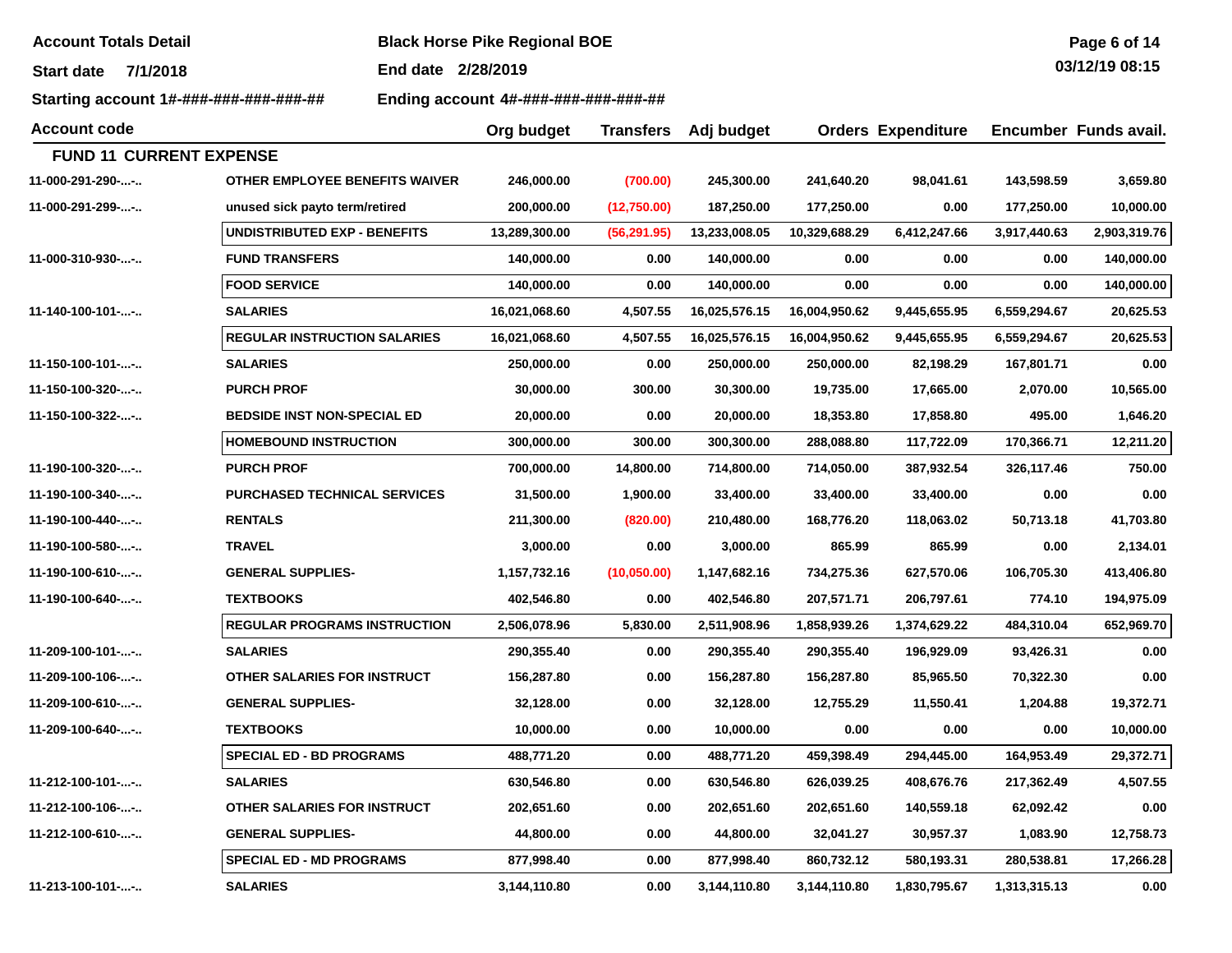**Account Totals Detail Black Horse Pike Regional BOE** 

**Start date 7/1/2018End date 2/28/2019**

**Starting account 1#-###-###-###-###-## Ending account 4#-###-###-###-###-##**

| Page 7 of 14   |  |
|----------------|--|
| 03/12/19 08:15 |  |

| <b>Account code</b>            |                                          | Org budget   | <b>Transfers</b> | Adj budget   |              | <b>Orders Expenditure</b> |              | Encumber Funds avail. |
|--------------------------------|------------------------------------------|--------------|------------------|--------------|--------------|---------------------------|--------------|-----------------------|
| <b>FUND 11 CURRENT EXPENSE</b> |                                          |              |                  |              |              |                           |              |                       |
| 11-213-100-106--               | OTHER SALARIES FOR INSTRUCT              | 437,867.20   | 0.00             | 437,867.20   | 437,867.20   | 219,322.63                | 218,544.57   | 0.00                  |
| 11-213-100-610--               | <b>GENERAL SUPPLIES-</b>                 | 13,687.00    | 16,000.00        | 29,687.00    | 27,690.10    | 25,096.25                 | 2,593.85     | 1,996.90              |
| 11-213-100-640--               | <b>TEXTBOOKS</b>                         | 46,000.00    | (18, 825.90)     | 27,174.10    | 3,869.57     | 3,869.57                  | 0.00         | 23,304.53             |
|                                | <b>SPECIAL ED - RESOURCE PROGRAMS</b>    | 3,641,665.00 | (2,825.90)       | 3,638,839.10 | 3,613,537.67 | 2,079,084.12              | 1,534,453.55 | 25,301.43             |
| 11-230-100-101--               | <b>SALARIES</b>                          | 521,555.00   | 0.00             | 521,555.00   | 521,555.00   | 310,964.80                | 210,590.20   | 0.00                  |
| 11-230-100-610--               | <b>GENERAL SUPPLIES-</b>                 | 12,880.00    | 0.00             | 12,880.00    | 3,150.57     | 3,150.57                  | 0.00         | 9,729.43              |
| 11-230-100-640--               | <b>TEXTBOOKS</b>                         | 7,125.00     | 0.00             | 7,125.00     | 1,814.93     | 1,814.93                  | 0.00         | 5,310.07              |
|                                | <b>LOCAL BASIC SKILLS PROGRAMS</b>       | 541,560.00   | 0.00             | 541,560.00   | 526,520.50   | 315,930.30                | 210,590.20   | 15,039.50             |
| 11-240-100-101--               | <b>SALARIES</b>                          | 60,035.00    | 0.00             | 60,035.00    | 60,035.00    | 38,904.60                 | 21,130.40    | 0.00                  |
| 11-240-100-610--               | <b>GENERAL SUPPLIES-</b>                 | 2,500.00     | 0.00             | 2,500.00     | 2,174.00     | 0.00                      | 2,174.00     | 326.00                |
|                                | <b>BILINGUAL EDUCATION PROGRAMS</b>      | 62,535.00    | 0.00             | 62,535.00    | 62,209.00    | 38,904.60                 | 23,304.40    | 326.00                |
| 11-401-100-100--               | <b>SALARIES</b>                          | 408,000.00   | 0.00             | 408,000.00   | 408,000.00   | 170,219.94                | 237,780.06   | 0.00                  |
| 11-401-100-500--               | <b>OTHER PURCHASED SERVICES</b>          | 74,220.00    | 1,260.00         | 75,480.00    | 33,405.16    | 32,094.16                 | 1,311.00     | 42,074.84             |
| 11-401-100-600--               | <b>SUPPLIES AND MATERIALS</b>            | 83,519.75    | 7,186.50         | 90,706.25    | 67,120.41    | 62,806.05                 | 4,314.36     | 23,585.84             |
| 11-401-100-890--               | <b>MISCELLANEOUS EXPENDITURES</b>        | 27,315.00    | 0.00             | 27,315.00    | 11,213.84    | 11,071.45                 | 142.39       | 16,101.16             |
|                                | <b>CO-CURRICULAR PROGRAMS</b>            | 593,054.75   | 8,446.50         | 601,501.25   | 519,739.41   | 276,191.60                | 243,547.81   | 81,761.84             |
| 11-402-100-100--               | <b>SALARIES</b>                          | 1,150,395.00 | 0.00             | 1,150,395.00 | 1,150,395.00 | 504,122.10                | 646,272.90   | 0.00                  |
| 11-402-100-110--               | <b>OTHER SALARIES</b>                    | 49,810.00    | 0.00             | 49,810.00    | 49,810.00    | 13,567.66                 | 36,242.34    | 0.00                  |
| 11-402-100-420--               | <b>CLEANING, REPAIR &amp; MAINT SERV</b> | 87,100.00    | 0.00             | 87,100.00    | 70,522.58    | 69,923.58                 | 599.00       | 16,577.42             |
| 11-402-100-440--               | <b>RENTALS</b>                           | 31,500.00    | 0.00             | 31,500.00    | 22,854.50    | 22,854.50                 | 0.00         | 8,645.50              |
| 11-402-100-500--               | <b>OTHER PURCHASED SERVICES</b>          | 42,600.00    | 0.00             | 42,600.00    | 40,000.00    | 34,315.00                 | 5,685.00     | 2,600.00              |
| 11-402-100-580--               | <b>TRAVEL</b>                            | 3,600.00     | 0.00             | 3,600.00     | 1,501.98     | 970.95                    | 531.03       | 2,098.02              |
| 11-402-100-590--               | <b>OTHER PURCHASED SERVICES</b>          | 124,111.00   | 0.00             | 124,111.00   | 64,305.00    | 60,683.00                 | 3,622.00     | 59,806.00             |
| 11-402-100-600--               | <b>SUPPLIES AND MATERIALS</b>            | 196,471.00   | 0.00             | 196,471.00   | 183,756.65   | 167,352.75                | 16,403.90    | 12,714.35             |
| 11-402-100-800--               | OTHER OBJECTS-subs&pd                    | 73,380.00    | 0.00             | 73,380.00    | 51,341.17    | 50,891.17                 | 450.00       | 22,038.83             |
|                                | <b>ATHLETICS PROGRAMS</b>                | 1,758,967.00 | 0.00             | 1,758,967.00 | 1,634,486.88 | 924,680.71                | 709,806.17   | 124,480.12            |
| 11-403-100-100--               | <b>SALARIES</b>                          | 202,530.00   | 0.00             | 202,530.00   | 202,530.00   | 128,788.22                | 73,741.78    | 0.00                  |
| 11-403-100-390--               | <b>OTHER PURCH PROF &amp; TECHN SERV</b> | 26,970.00    | 0.00             | 26,970.00    | 8,146.00     | 6,699.00                  | 1,447.00     | 18,824.00             |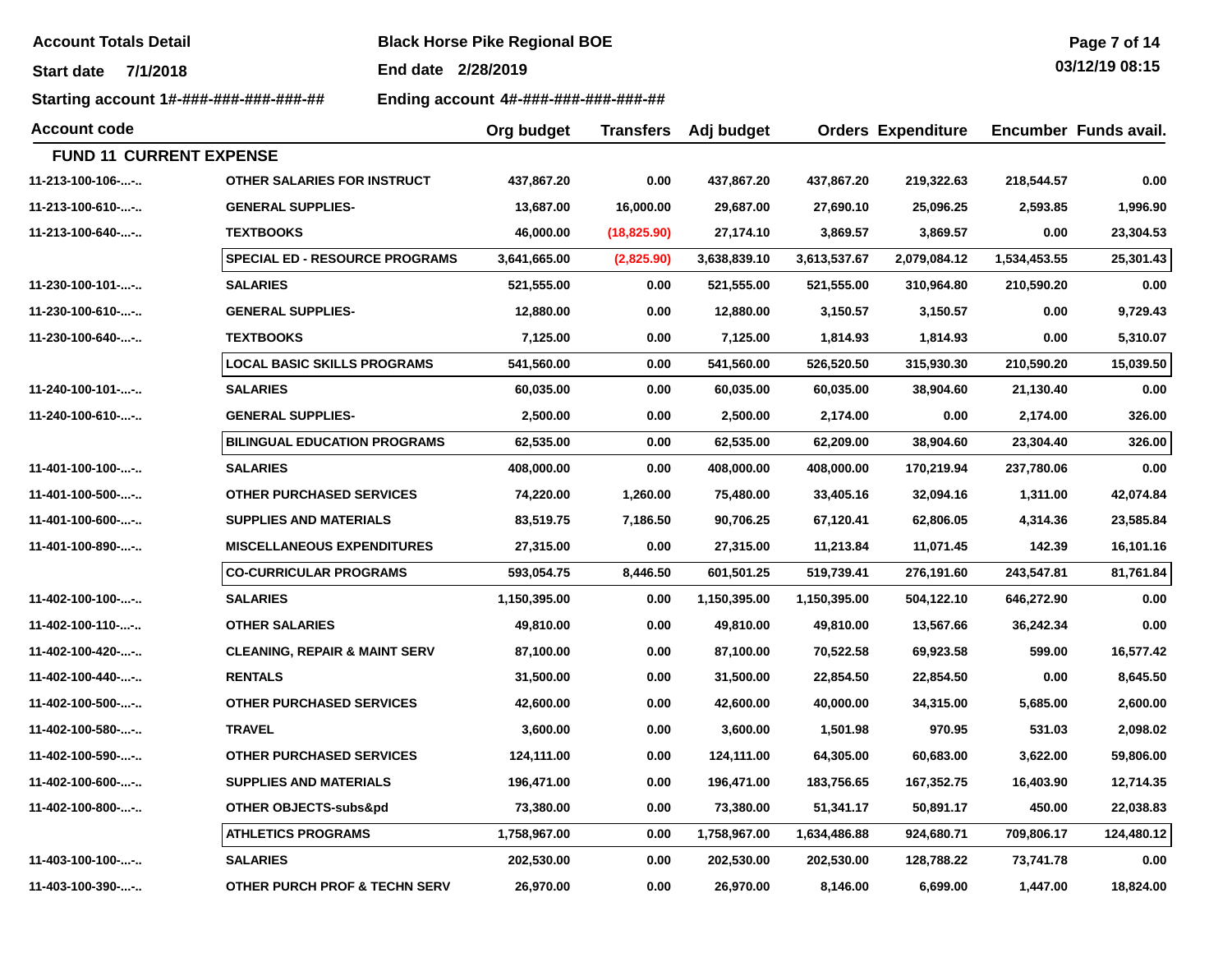| <b>Account Totals Detail</b>           | <b>Black Horse Pike Regional BOE</b> |                   |                                      |                  | Page 8 of 14  |               |                           |               |                       |
|----------------------------------------|--------------------------------------|-------------------|--------------------------------------|------------------|---------------|---------------|---------------------------|---------------|-----------------------|
| 7/1/2018<br><b>Start date</b>          |                                      | End date          | 2/28/2019                            |                  |               |               |                           |               | 03/12/19 08:15        |
| Starting account 1#-###-###-###-###-## |                                      |                   | Ending account 4#-###-###-###-###-## |                  |               |               |                           |               |                       |
| <b>Account code</b>                    |                                      |                   | Org budget                           | <b>Transfers</b> | Adj budget    |               | <b>Orders Expenditure</b> |               | Encumber Funds avail. |
| <b>FUND 11 CURRENT EXPENSE</b>         |                                      |                   |                                      |                  |               |               |                           |               |                       |
| 11-403-100-600--                       | <b>SUPPLIES AND MATERIALS</b>        |                   | 12.225.00                            | 262.50           | 12.487.50     | 2.707.67      | 2.707.67                  | 0.00          | 9,779.83              |
|                                        | <b>OTHER INSTRUCTIONAL PROGRAMS</b>  |                   | 241.725.00                           | 262.50           | 241.987.50    | 213.383.67    | 138.194.89                | 75.188.78     | 28,603.83             |
|                                        |                                      | <b>FUND Total</b> | 73,492,224.65                        | 272.497.40       | 73,764,722.05 | 65,826,069.67 | 41,737,326.20             | 24,088,743.47 | 7,938,652.38          |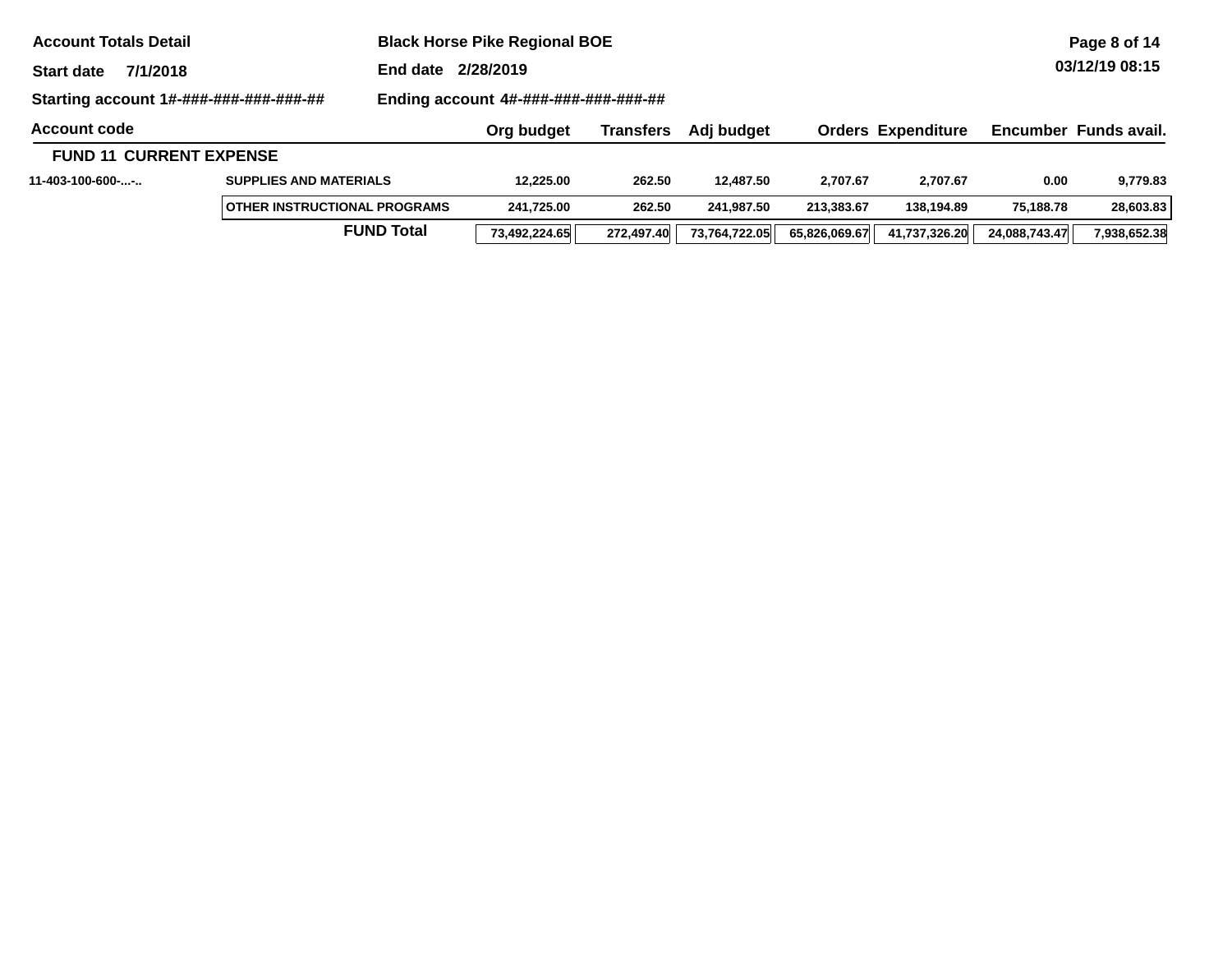| <b>Account Totals Detail</b>           |                                    | <b>Black Horse Pike Regional BOE</b> |                  |              |              |                           |              | Page 9 of 14          |  |  |  |
|----------------------------------------|------------------------------------|--------------------------------------|------------------|--------------|--------------|---------------------------|--------------|-----------------------|--|--|--|
| 7/1/2018<br><b>Start date</b>          |                                    | 2/28/2019<br>End date                |                  |              |              |                           |              | 03/12/19 08:15        |  |  |  |
| Starting account 1#-###-###-###-###-## |                                    | Ending account 4#-###-###-###-###-## |                  |              |              |                           |              |                       |  |  |  |
| <b>Account code</b>                    |                                    | Org budget                           | <b>Transfers</b> | Adj budget   |              | <b>Orders Expenditure</b> |              | Encumber Funds avail. |  |  |  |
| <b>FUND 12 CAPITAL OUTLAY</b>          |                                    |                                      |                  |              |              |                           |              |                       |  |  |  |
| 12-000-260-732--                       | <b>NON-INSTRUCTIONAL EQUIPMENT</b> | 113,000.00                           | (3,015.00)       | 109,985.00   | 57,171.20    | 47,019.55                 | 10,151.65    | 52,813.80             |  |  |  |
|                                        | <b>NON INSTRUCT EQUIPMENT</b>      | 113,000.00                           | (3,015.00)       | 109,985.00   | 57,171.20    | 47,019.55                 | 10,151.65    | 52,813.80             |  |  |  |
| 12-000-263-732--                       | <b>NON-INSTRUCTIONAL EQUIPMENT</b> | 0.00                                 | 6,900.00         | 6,900.00     | 0.00         | 0.00                      | 0.00         | 6,900.00              |  |  |  |
| 12-000-400-334--                       | <b>ARCHITECTURAL/ENGINEERING</b>   | 0.00                                 | 136,788.00       | 136,788.00   | 136,788.00   | 136,788.00                | 0.00         | 0.00                  |  |  |  |
| --12-000-400-450                       | <b>Construction costs</b>          | 3,926,863.81                         | 12,312.00        | 3,939,175.81 | 3,808,341.92 | 1,650,539.67              | 2,157,802.25 | 130,833.89            |  |  |  |
| 12-000-400-600--                       | <b>SUPPLIES AND MATERIALS</b>      | 232,555.00                           | (45,087.17)      | 187,467.83   | 133,040.59   | 118,160.00                | 14,880.59    | 54,427.24             |  |  |  |
| 12-000-400-800--                       | <b>OTHER OBJECTS-subs&amp;pd</b>   | 17,447.00                            | 0.00             | 17,447.00    | 0.00         | 0.00                      | 0.00         | 17,447.00             |  |  |  |
|                                        | <b>CONSTRUCTION SERVICES</b>       | 4,176,865.81                         | 110,912.83       | 4,287,778.64 | 4,078,170.51 | 1,905,487.67              | 2,172,682.84 | 209,608.13            |  |  |  |
| 12-140-100-730--                       | <b>EQUIPMENT</b>                   | 96,500.00                            | 0.00             | 96,500.00    | 91,161.68    | 91,161.68                 | 0.00         | 5,338.32              |  |  |  |
|                                        | <b>INSTRUCTIONAL EQUIPMENT</b>     | 96,500.00                            | 0.00             | 96,500.00    | 91,161.68    | 91,161.68                 | 0.00         | 5,338.32              |  |  |  |
|                                        | <b>FUND Total</b>                  | 4,386,365.81                         | 107,897.83       | 4,494,263.64 | 4,226,503.39 | 2,043,668.90              | 2,182,834.49 | 267,760.25            |  |  |  |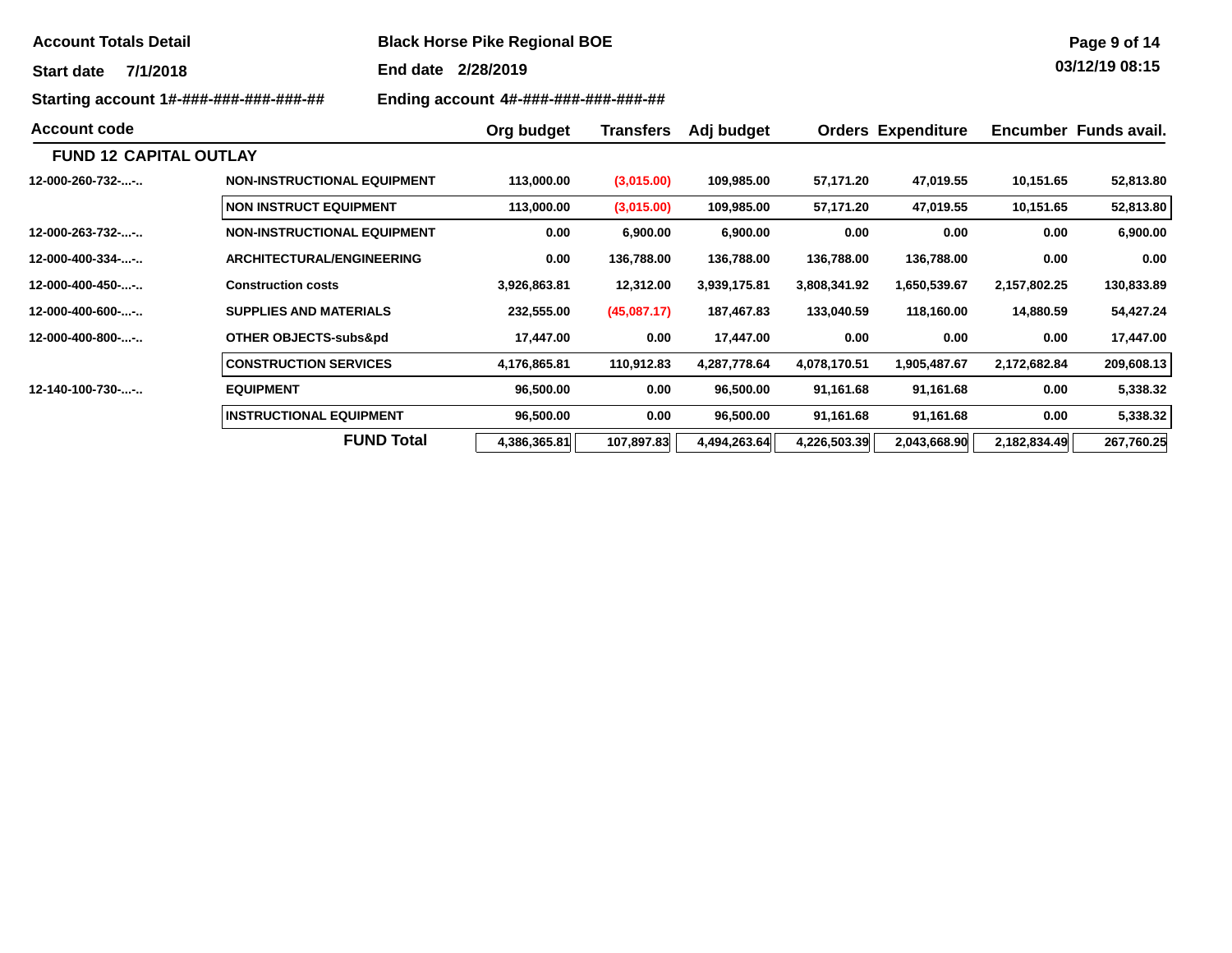| <b>Account Totals Detail</b> |  |  |  |
|------------------------------|--|--|--|
|------------------------------|--|--|--|

**Account Totals Detail Black Horse Pike Regional BOE** 

**End date 2/28/2019**

**Starting account 1#-###-###-###-###-## Ending account 4#-###-###-###-###-##**

|                                 |                                      | LIIUIIIY QUUUUIIL <del>TII TIII TIII TIII TIII TIII</del> |           |            |            |                           |           |                       |
|---------------------------------|--------------------------------------|-----------------------------------------------------------|-----------|------------|------------|---------------------------|-----------|-----------------------|
| <b>Account code</b>             |                                      | Org budget                                                | Transfers | Adj budget |            | <b>Orders Expenditure</b> |           | Encumber Funds avail. |
| <b>FUND 13 SPECIAL SCHOOLS</b>  |                                      |                                                           |           |            |            |                           |           |                       |
| $13 - 209 - 100 - 101 - \dots$  | <b>SALARIES</b>                      | 110.300.00                                                | 0.00      | 110.300.00 | 110.300.00 | 59.670.45                 | 50,629.55 | 0.00                  |
| $13 - 209 - 100 - 104 - \dots$  | <b>SALARIES OF OTHER PROF STAFF</b>  | 46.250.00                                                 | 0.00      | 46,250.00  | 46.250.00  | 29,333.12                 | 16,916.88 | 0.00                  |
| $13 - 209 - 100 - 105 - \ldots$ | <b>SALARIES OF SECRETARIAL STAFF</b> | 14,400.00                                                 | 0.00      | 14.400.00  | 14.400.00  | 7,639.12                  | 6,760.88  | 0.00                  |
| $13 - 209 - 100 - 610 - \ldots$ | <b>GENERAL SUPPLIES-</b>             | 6.000.00                                                  | 0.00      | 6.000.00   | 1.758.64   | 928.49                    | 830.15    | 4,241.36              |
|                                 | <b>SPECIAL ED - ALT SCHOOL</b>       | 176.950.00                                                | 0.00      | 176.950.00 | 172.708.64 | 97.571.18                 | 75.137.46 | 4.241.36              |
|                                 | <b>FUND Total</b>                    | 176.950.00                                                | 0.00      | 176.950.00 | 172.708.64 | 97.571.18                 | 75.137.46 | 4.241.36              |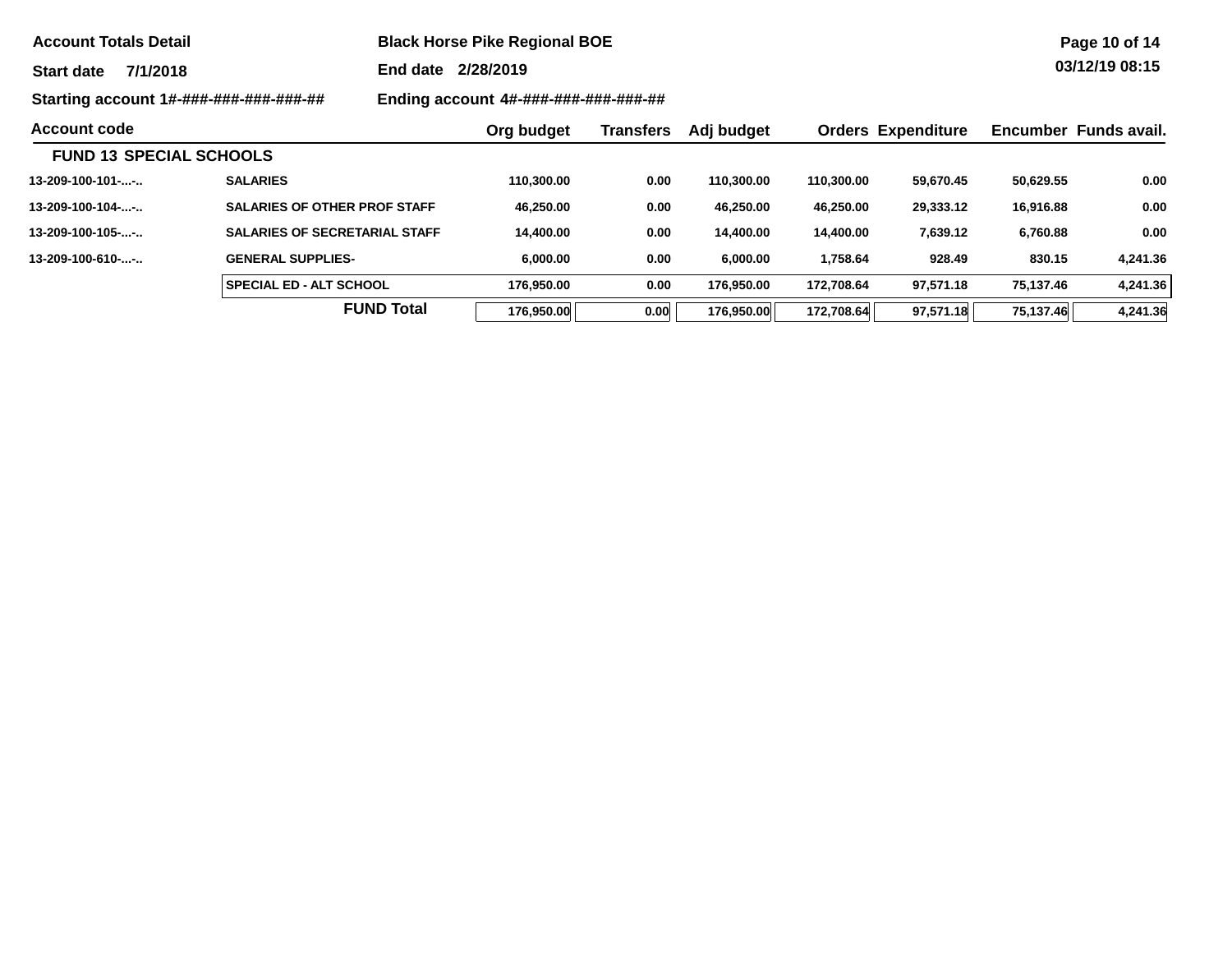**Account Totals Detail Black Horse Pike Regional BOE** 

**End date 2/28/2019**

**Starting account 1#-###-###-###-###-## Ending account 4#-###-###-###-###-##**

| <b>Account code</b> |                                        |      | <b>Transfers</b> | Adj budget |            | <b>Orders Expenditure</b> |            | Encumber Funds avail. |
|---------------------|----------------------------------------|------|------------------|------------|------------|---------------------------|------------|-----------------------|
|                     | FUND 20 SPECIAL REVENUE FUNDS          |      |                  |            |            |                           |            |                       |
| 20-014-200-300--    | <b>PURCH PROF &amp; TECHN SERVICES</b> | 0.00 | 13,400.00        | 13,400.00  | 13,400.00  | 13,400.00                 | 0.00       | 0.00                  |
| 20-199-200-600--    | <b>SUPPLIES AND MATERIALS</b>          | 0.00 | 10,000.00        | 10,000.00  | 8,133.14   | 8,133.14                  | 0.00       | 1,866.86              |
|                     | <b>INSTRUCTIONAL SUPPLEMENTAL AID</b>  | 0.00 | 23,400.00        | 23,400.00  | 21,533.14  | 21,533.14                 | 0.00       | 1,866.86              |
| 20-231-100-101--    | <b>SALARIES</b>                        | 0.00 | 21,735.00        | 21,735.00  | 21,735.00  | 0.00                      | 21,735.00  | 0.00                  |
| 20-231-100-114--    | <b>Student Enrichment</b>              | 0.00 | 50,927.00        | 50,927.00  | 50,927.00  | 26,252.60                 | 24,674.40  | 0.00                  |
| 20-231-100-115--    | <b>Night Counselors</b>                | 0.00 | 19,269.00        | 19,269.00  | 19,269.00  | 9,636.00                  | 9,633.00   | 0.00                  |
| 20-231-100-116--    | <b>ELL Aide TT</b>                     | 0.00 | 45,392.00        | 45,392.00  | 45,392.00  | 26,662.15                 | 18,729.85  | 0.00                  |
| 20-231-100-117--    | Read180 TT                             | 0.00 | 26,978.00        | 26,978.00  | 26,978.00  | 26,976.58                 | 1.42       | 0.00                  |
| 20-231-100-118--    | Read 180 Nurse TT                      | 0.00 | 2,912.00         | 2,912.00   | 2,912.00   | 2,911.98                  | 0.02       | 0.00                  |
| 20-231-100-119--    | Read 180 Aide HH                       | 0.00 | 3,600.00         | 3,600.00   | 3,600.00   | 3,600.00                  | 0.00       | 0.00                  |
| 20-231-100-120--    | <b>Tutors Math &amp; Reading</b>       | 0.00 | 279,318.00       | 279,318.00 | 279,318.00 | 162,482.67                | 116,835.33 | 0.00                  |
| 20-231-100-121--    | <b>PLC, Adult Program, Tutoring</b>    | 0.00 | 8,237.00         | 8,237.00   | 8,237.00   | 5,015.48                  | 3,221.52   | 0.00                  |
| 20-231-100-300--    | <b>PURCH PROF &amp; TECHN SERVICES</b> | 0.00 | 853.00           | 853.00     | 0.00       | 0.00                      | 0.00       | 853.00                |
| 20-231-100-600--    | <b>SUPPLIES AND MATERIALS</b>          | 0.00 | 16,756.00        | 16,756.00  | 2,832.65   | 2,832.65                  | 0.00       | 13,923.35             |
| 20-231-100-601--    | <b>ELL incentive supplies</b>          | 0.00 | 39,368.00        | 39,368.00  | 24,994.32  | 24,343.09                 | 651.23     | 14,373.68             |
| 20-231-200-100--    | <b>SALARIES</b>                        | 0.00 | 7,568.00         | 7,568.00   | 7,568.00   | 3,785.00                  | 3,783.00   | 0.00                  |
| 20-231-200-111--    | <b>Coordinators</b>                    | 0.00 | 12,848.00        | 12,848.00  | 12,848.00  | 6,424.00                  | 6,424.00   | 0.00                  |
| 20-231-200-125--    | <b>Teacher Salaries -Prof Dev</b>      | 0.00 | 16,500.00        | 16,500.00  | 16,500.00  | 2,400.00                  | 14,100.00  | 0.00                  |
| 20-231-200-220--    | fica/benefits                          | 0.00 | 85,486.00        | 85,486.00  | 36,693.02  | 12,826.36                 | 23,866.66  | 48,792.98             |
| 20-231-200-501--    | <b>Read 180 Transportation</b>         | 0.00 | 44,030.00        | 44,030.00  | 17,500.00  | 17,500.00                 | 0.00       | 26,530.00             |
| 20-231-200-600--    | <b>SUPPLIES AND MATERIALS</b>          | 0.00 | 2,181.00         | 2,181.00   | 0.00       | 0.00                      | 0.00       | 2,181.00              |
|                     | <b>TOTAL TITLE I</b>                   | 0.00 | 683,958.00       | 683,958.00 | 577,303.99 | 333,648.56                | 243,655.43 | 106,654.01            |
| 20-238-200-220--    | fica/benefits                          | 0.00 | 61,068.36        | 61,068.36  | 61,068.36  | 61,068.36                 | 0.00       | 0.00                  |
| 20-238-200-600--    | <b>SUPPLIES AND MATERIALS</b>          | 0.00 | 4,457.76         | 4,457.76   | 4,447.93   | 4,447.93                  | 0.00       | 9.83                  |
|                     | TOTAL TITLE I PRIOR YEAR               | 0.00 | 65,526.12        | 65,526.12  | 65,516.29  | 65,516.29                 | 0.00       | 9.83                  |
| 20-244-100-100--    | <b>SALARIES</b>                        | 0.00 | 4,822.00         | 4,822.00   | 4,822.00   | 1,104.00                  | 3,718.00   | 0.00                  |
| 20-244-200-220--    | fica/benefits                          | 0.00 | 369.00           | 369.00     | 369.00     | 84.46                     | 284.54     | 0.00                  |
|                     | TITLE III IMM                          | 0.00 | 5,191.00         | 5,191.00   | 5,191.00   | 1,188.46                  | 4,002.54   | 0.00                  |

**Page 11 of 14 03/12/19 08:15**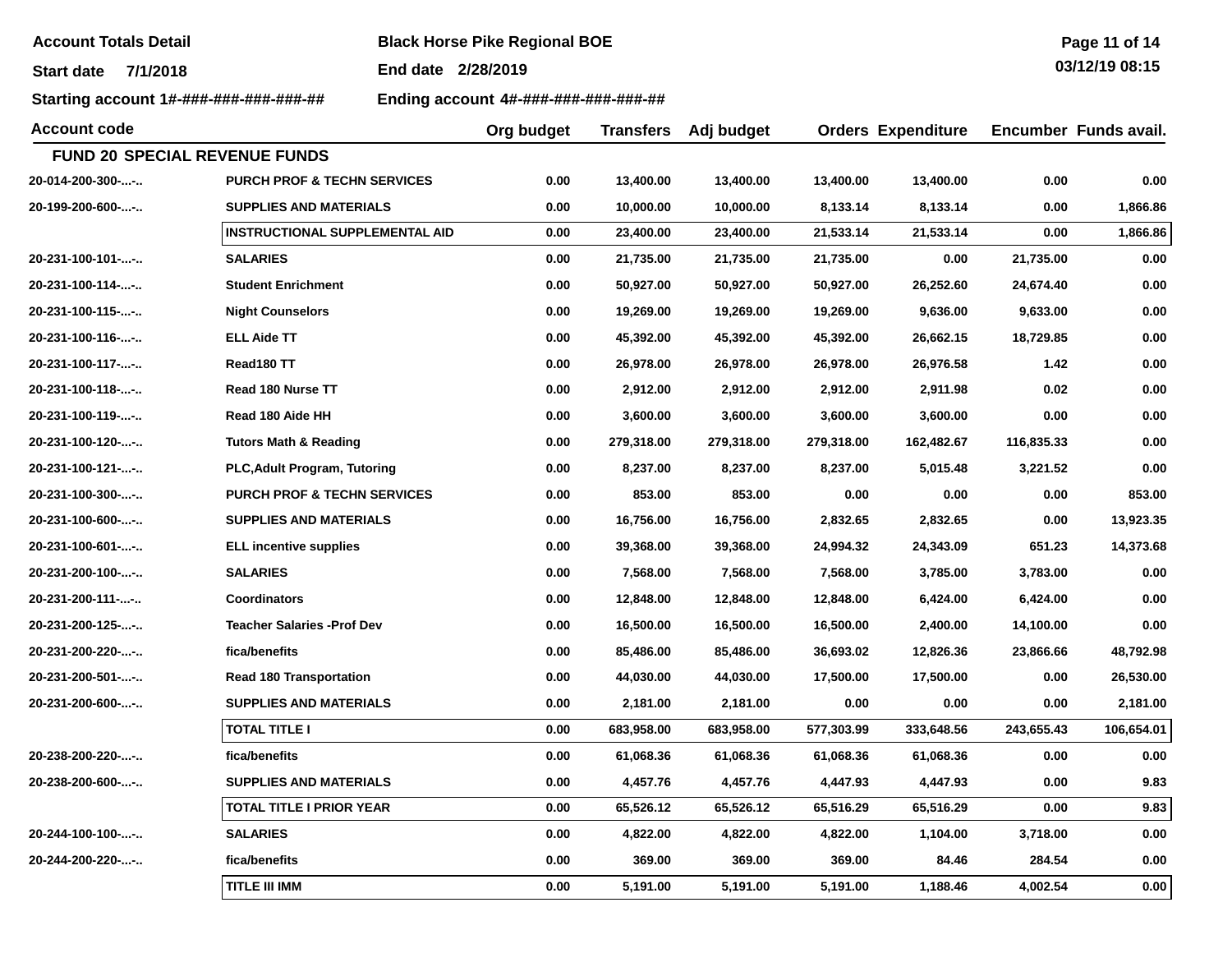**Account Totals Detail Black Horse Pike Regional BOE** 

**End date 2/28/2019**

**Starting account 1#-###-###-###-###-## Ending account 4#-###-###-###-###-##**

| Page 12 of 14         |  |  |
|-----------------------|--|--|
| <u>በ3/12/19 በጸ·15</u> |  |  |

| <b>Account code</b>                  |                                        | Org budget | <b>Transfers</b> | Adj budget   |              | <b>Orders Expenditure</b> |            | Encumber Funds avail. |
|--------------------------------------|----------------------------------------|------------|------------------|--------------|--------------|---------------------------|------------|-----------------------|
| <b>FUND 20 SPECIAL REVENUE FUNDS</b> |                                        |            |                  |              |              |                           |            |                       |
| 20-250-100-100--                     | <b>SALARIES</b>                        | 104,000.00 | 0.00             | 104,000.00   | 104,000.00   | 84,008.85                 | 19,991.15  | 0.00                  |
| 20-250-100-560--                     | <b>TUITION</b>                         | 654,011.00 | 33,796.00        | 687,807.00   | 684,500.70   | 438,141.59                | 246,359.11 | 3,306.30              |
| 20-250-200-200--                     | fica - EMPLOYEE BENEFIT                | 7,956.00   | 0.00             | 7,956.00     | 7,956.00     | 6,426.68                  | 1,529.32   | 0.00                  |
| 20-250-200-300--                     | <b>PURCH PROF &amp; TECHN SERVICES</b> | 27,685.50  | 0.00             | 27,685.50    | 27,685.50    | 27,685.50                 | 0.00       | 0.00                  |
| 20-250-200-600--                     | <b>SUPPLIES AND MATERIALS</b>          | 30,000.00  | 0.00             | 30,000.00    | 8,047.86     | 8,047.86                  | 0.00       | 21,952.14             |
|                                      | <b>TOTAL IDEA PART B (FT) - BASIC</b>  | 823,652.50 | 33,796.00        | 857,448.50   | 832,190.06   | 564,310.48                | 267,879.58 | 25,258.44             |
| 20-251-200-200--                     | fica - EMPLOYEE BENEFIT                | 0.00       | 47,817.63        | 47,817.63    | 47,817.63    | 47,817.63                 | 0.00       | 0.00                  |
|                                      | TOTAL IDEA PART B (FT) CARRY           | 0.00       | 47,817.63        | 47,817.63    | 47,817.63    | 47,817.63                 | 0.00       | 0.00                  |
| 20-270-100-101--                     | <b>SALARIES</b>                        | 0.00       | 40,000.00        | 40,000.00    | 40,000.00    | 39,924.60                 | 75.40      | 0.00                  |
| 20-270-200-100--                     | <b>SALARIES</b>                        | 0.00       | 6,423.00         | 6,423.00     | 6,423.00     | 3,853.80                  | 2,569.20   | 0.00                  |
| 20-270-200-220--                     | fica/benefits                          | 0.00       | 12,891.36        | 12,891.36    | 492.00       | 294.82                    | 197.18     | 12,399.36             |
| 20-270-200-300--                     | <b>PURCH PROF &amp; TECHN SERVICES</b> | 0.00       | 48,704.00        | 48,704.00    | 48,704.00    | 45,839.79                 | 2,864.21   | 0.00                  |
| 20-270-200-610--                     | <b>GENERAL SUPPLIES-</b>               | 0.00       | 22,000.00        | 22,000.00    | 19,369.29    | 17,853.84                 | 1,515.45   | 2,630.71              |
|                                      | <b>TOTAL TITLE II PART A</b>           | 0.00       | 130,018.36       | 130,018.36   | 114,988.29   | 107,766.85                | 7,221.44   | 15,030.07             |
| 20-280-100-300--                     | <b>PURCH PROF &amp; TECHN SERVICES</b> | 0.00       | 7,818.00         | 7,818.00     | 0.00         | 0.00                      | 0.00       | 7,818.00              |
| 20-280-100-600--                     | <b>SUPPLIES AND MATERIALS</b>          | 0.00       | 31,270.00        | 31,270.00    | 29,802.00    | 0.00                      | 29,802.00  | 1,468.00              |
|                                      | <b>TOTAL TITLE IV</b>                  | 0.00       | 39,088.00        | 39,088.00    | 29,802.00    | 0.00                      | 29,802.00  | 9,286.00              |
| $20 - 364 - 100 - 300 - \dots -$     | <b>PURCH PROF &amp; TECHN SERVICES</b> | 0.00       | 2,849.94         | 2,849.94     | 2,765.00     | 2,765.00                  | 0.00       | 84.94                 |
| 20-364-200-101--                     | <b>SALARIES</b>                        | 0.00       | 6,480.00         | 6,480.00     | 6,480.00     | 0.00                      | 6,480.00   | 0.00                  |
| 20-364-200-200--                     | fica - EMPLOYEE BENEFIT                | 0.00       | 496.00           | 496.00       | 496.00       | 0.00                      | 496.00     | 0.00                  |
| 20-364-400-731--                     | <b>INSTRUCTIONAL EQUIPMENT</b>         | 0.00       | 14,978.06        | 14,978.06    | 14,978.06    | 14,978.06                 | 0.00       | 0.00                  |
|                                      | <b>TOTAL PERKINS GRANT</b>             | 0.00       | 24,804.00        | 24,804.00    | 24,719.06    | 17,743.06                 | 6,976.00   | 84.94                 |
|                                      | <b>FUND Total</b>                      | 823,652.50 | 1,053,599.11     | 1,877,251.61 | 1,719,061.46 | 1,159,524.47              | 559,536.99 | 158,190.15            |
|                                      |                                        |            |                  |              |              |                           |            |                       |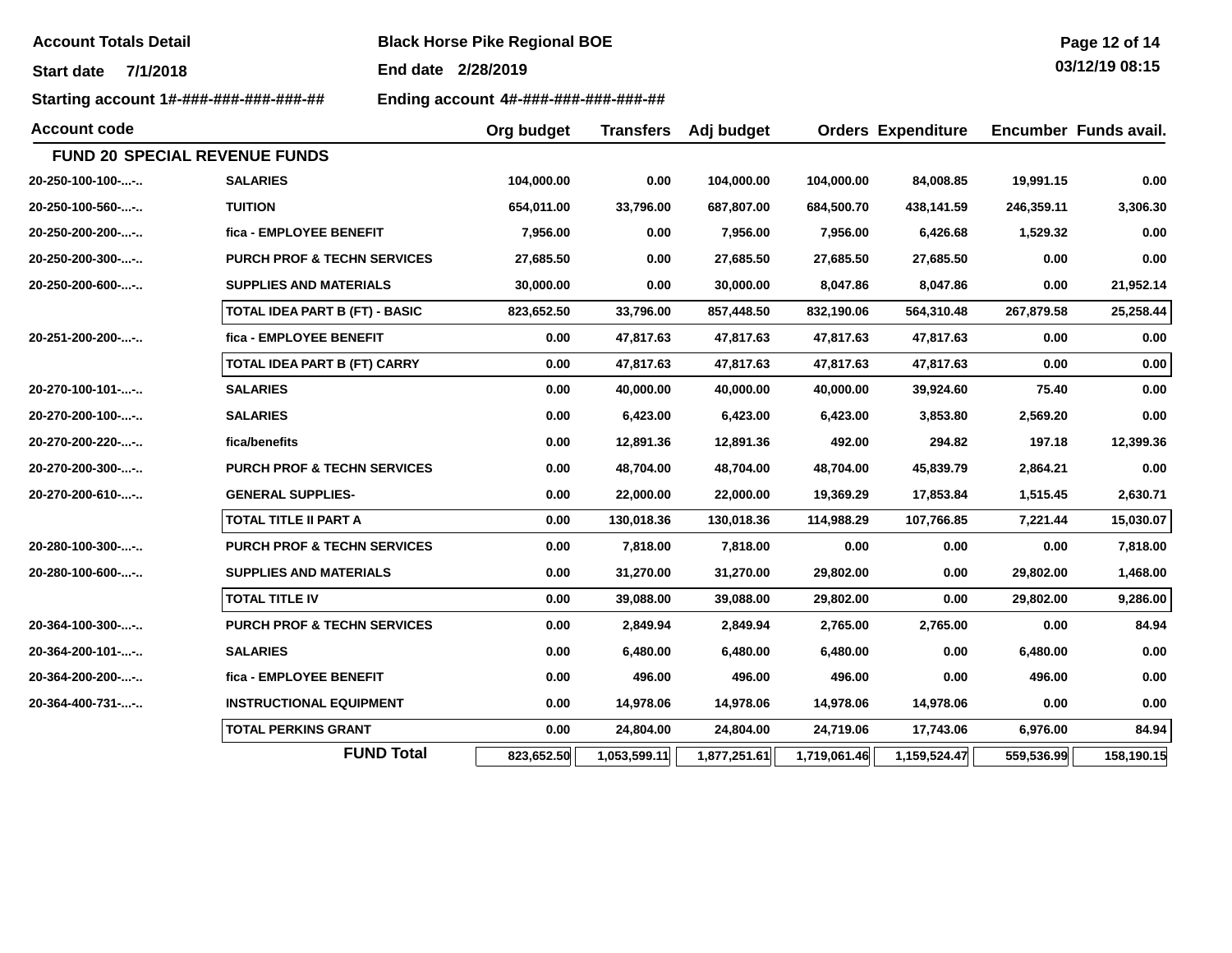| <b>Account Totals Detail</b>           |                                       |                   | <b>Black Horse Pike Regional BOE</b> |           |            |                |                           |      | Page 13 of 14         |  |  |
|----------------------------------------|---------------------------------------|-------------------|--------------------------------------|-----------|------------|----------------|---------------------------|------|-----------------------|--|--|
| 7/1/2018<br><b>Start date</b>          |                                       |                   | End date 2/28/2019                   |           |            | 03/12/19 08:15 |                           |      |                       |  |  |
| Starting account 1#-###-###-###-###-## |                                       |                   | Ending account 4#-###-###-###-###-## |           |            |                |                           |      |                       |  |  |
| <b>Account code</b>                    |                                       |                   | Org budget                           | Transfers | Adj budget |                | <b>Orders Expenditure</b> |      | Encumber Funds avail. |  |  |
|                                        | <b>FUND 30 CAPITAL PROJECTS FUNDS</b> |                   |                                      |           |            |                |                           |      |                       |  |  |
| $30-000-400-450-$ -                    | <b>Construction costs</b>             |                   | 0.00                                 | 42.224.75 | 42.224.75  | 42.224.75      | 42.224.75                 | 0.00 | 0.00                  |  |  |
|                                        | <b>CAPITAL PROJECT</b>                |                   | 0.00                                 | 42.224.75 | 42.224.75  | 42.224.75      | 42.224.75                 | 0.00 | 0.00                  |  |  |
|                                        |                                       | <b>FUND Total</b> | 0.00                                 | 42.224.75 | 42.224.75  | 42.224.75      | 42.224.75                 | 0.00 | 0.00                  |  |  |